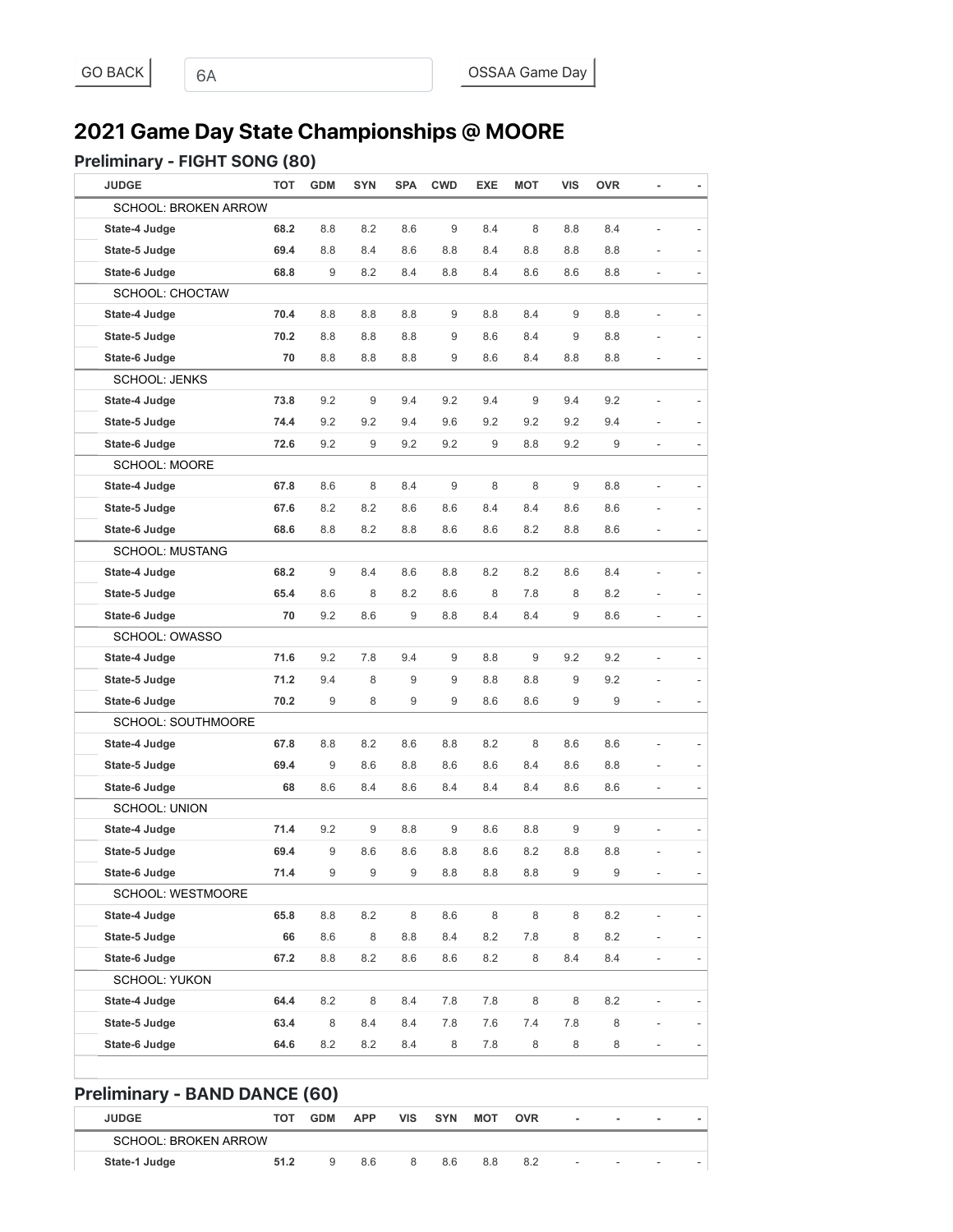| State-2 Judge             | 52.4 | 9.6 | $\boldsymbol{9}$ | 8                | 8.8     | 8.8     | 8.2     |                          |                          | $\overline{a}$ |  |
|---------------------------|------|-----|------------------|------------------|---------|---------|---------|--------------------------|--------------------------|----------------|--|
| State-3 Judge             | 50.6 | 9.2 | 8.2              | 7.8              | 8.6     | 8.8     | 8       |                          |                          |                |  |
| <b>SCHOOL: CHOCTAW</b>    |      |     |                  |                  |         |         |         |                          |                          |                |  |
| State-1 Judge             | 50.8 | 9   | 8.4              | 8.2              | 8.2     | 8.4     | 8.6     |                          |                          |                |  |
| State-2 Judge             | 52.2 | 9.4 | 8.8              | 8.6              | 8.4     | 8.2     | 8.8     |                          |                          |                |  |
| State-3 Judge             | 49.6 | 9.4 | 8.4              | 8                | 7.8     | 7.8     | 8.2     |                          |                          |                |  |
| <b>SCHOOL: JENKS</b>      |      |     |                  |                  |         |         |         |                          |                          |                |  |
| State-1 Judge             | 51.2 | 9.2 | $\boldsymbol{9}$ | 8                | 8.4     | 8.2     | 8.4     |                          |                          |                |  |
| State-2 Judge             | 51   | 9.2 | 8.8              | 7.8              | 8.6     | 8.2     | 8.4     |                          |                          |                |  |
| State-3 Judge             | 50   | 9.2 | 8.6              | 7.4              | 8.6     | 8       | 8.2     |                          |                          |                |  |
| <b>SCHOOL: MOORE</b>      |      |     |                  |                  |         |         |         |                          |                          |                |  |
| State-1 Judge             | 50.6 | 9.2 | 8.8              | 8                | 8.2     | 8       | 8.4     | $\overline{a}$           | L,                       |                |  |
| State-2 Judge             | 51   | 9.2 | 8.8              | 8.2              | 8.4     | 8       | 8.4     |                          |                          |                |  |
| State-3 Judge             | 48   | 9   | 8.2              | 7.6              | 7.8     | 7.6     | 7.8     |                          |                          |                |  |
| <b>SCHOOL: MUSTANG</b>    |      |     |                  |                  |         |         |         |                          |                          |                |  |
| State-1 Judge             | 51.2 | 9.2 | 9.2              | 8.2              | 8.2     | 8.2     | 8.2     |                          |                          |                |  |
| State-2 Judge             | 52.6 | 9.6 | 9.2              | 8.4              | 8.4     | 8.4     | 8.6     |                          |                          |                |  |
| State-3 Judge             | 49.8 | 9.2 | 8.8              | 7.8              | 7.8     | 8.2     | 8       | $\frac{1}{2}$            | $\overline{\phantom{m}}$ | L,             |  |
| SCHOOL: OWASSO            |      |     |                  |                  |         |         |         |                          |                          |                |  |
| State-1 Judge             | 54.8 | 9.6 | 9.2              | 9.2              | 9       | 8.6     | 9.2     |                          |                          |                |  |
| State-2 Judge             | 54.6 | 9.6 | $\boldsymbol{9}$ | 9.2              | 9       | 8.4     | 9.4     |                          |                          |                |  |
| State-3 Judge             | 54   | 9.6 | 9                | $\boldsymbol{9}$ | 8.8     | 8.6     | 9       |                          |                          |                |  |
| <b>SCHOOL: SOUTHMOORE</b> |      |     |                  |                  |         |         |         |                          |                          |                |  |
| State-1 Judge             | 50.6 | 9   | 8.4              | 8                | 8.4     | 8.4     | 8.4     |                          |                          |                |  |
| State-2 Judge             | 51.4 | 9.2 | 8.6              | 8.4              | 8.4     | 8.4     | 8.4     |                          |                          |                |  |
| State-3 Judge             | 49.2 | 9   | 8                | 7.8              | 8.2     | 8       | 8.2     | $\overline{\phantom{a}}$ | $\overline{\phantom{0}}$ | $\overline{a}$ |  |
| <b>SCHOOL: UNION</b>      |      |     |                  |                  |         |         |         |                          |                          |                |  |
| State-1 Judge             | 50.8 | 9   | 8.8              | 8                | 8.4     | 8.4     | 8.2     | L,                       | $\overline{a}$           | L,             |  |
| State-2 Judge             | 50.8 | 9   | 8.8              | 8                | 8.4     | 8.4     | 8.2     |                          |                          |                |  |
| State-3 Judge             | 49.4 | 9   | 8.4              | 7.8              | 7.8     | 8.2     | 8.2     |                          |                          |                |  |
| <b>SCHOOL: WESTMOORE</b>  |      |     |                  |                  |         |         |         |                          |                          |                |  |
| State-1 Judge             | 52.4 | 9.4 | 9                | 8.4              | 8.6     | 8.4     | 8.6     |                          |                          |                |  |
| State-2 Judge             | 52.8 | 9.6 | 9                | 8.4              | $8.6\,$ | 8.4     | 8.8     |                          |                          |                |  |
| State-3 Judge             | 52.2 | 9.4 | $8.8\,$          | 8.6              | 8.4     | 8.4     | 8.6     | $\overline{\phantom{a}}$ | $\overline{\phantom{0}}$ | ÷,             |  |
| SCHOOL: YUKON             |      |     |                  |                  |         |         |         |                          |                          |                |  |
| State-1 Judge             | 47.6 | 8.6 | 7.4              | $7.2\,$          | 8       | $8.2\,$ | $8.2\,$ | $\frac{1}{2}$            | $\frac{1}{2}$            | $\frac{1}{2}$  |  |
| State-2 Judge             | 49.6 | 9.2 | $\,8\,$          | 7.8              | 8.4     | 8.2     | 8       | L.                       |                          |                |  |
| State-3 Judge             | 48.8 | 9   | 7.6              | $7.4$            | 8.4     | 8.2     | 8.2     | $\qquad \qquad -$        |                          |                |  |

## Preliminary - CROWD LEADING (100)

| <b>JUDGE</b>                | <b>TOT</b> | <b>GDM</b> | <b>EFF</b> | <b>CLT</b> | LED | <b>SKL</b> | <b>MOT</b> | <b>SYN</b> | <b>EXE</b> | <b>APP</b> | <b>OVR</b> |
|-----------------------------|------------|------------|------------|------------|-----|------------|------------|------------|------------|------------|------------|
| <b>SCHOOL: BROKEN ARROW</b> |            |            |            |            |     |            |            |            |            |            |            |
| State-7 Judge               | 95.2       | 9.6        | 9.8        | 9.6        | 9.6 | 9.4        | 9.4        | 9.2        | 9.4        | 9.6        | 9.6        |
| State-8 Judge               | 96         | 9.8        | 9.6        | 9.4        | 9.6 | 9.6        | 9.6        | 9.6        | 9.6        | 9.6        | 9.6        |
| State-9 Judge               | 95.8       | 9.8        | 9.8        | 9.4        | 9.6 | 9.4        | 9.6        | 9.4        | 9.4        | 9.8        | 9.6        |
| <b>SCHOOL: CHOCTAW</b>      |            |            |            |            |     |            |            |            |            |            |            |
| State-7 Judge               | 92.6       | 9.4        | 9.4        | 9.4        | 9.6 | 9          | 9          | 9          | 9.2        | 9.4        | 9.2        |
| State-8 Judge               | 92.6       | 9.4        | 9.2        | 9.4        | 9.2 | 9.2        | 9.2        | 9.2        | 9.2        | 9.4        | 9.2        |
| State-9 Judge               | 91.8       | 9          | 9.2        | 9.2        | 9.2 | 8.8        | 9.2        | 9.2        | 9.8        | 9.2        | 9          |
| <b>SCHOOL: JENKS</b>        |            |            |            |            |     |            |            |            |            |            |            |
| State-7 Judge               | 93.8       | 9.6        | 9.4        | 9.6        | 9.6 | 9.4        | 9.2        | 9.2        | 9.2        | 9.2        | 9.4        |
| State-8 Judge               | 93.2       | 9.4        | 9.2        | 9.4        | 9.2 | 9.2        | 9.4        | 9.4        | 9.4        | 9.4        | 9.2        |
|                             |            |            |            |            |     |            |            |            |            |            |            |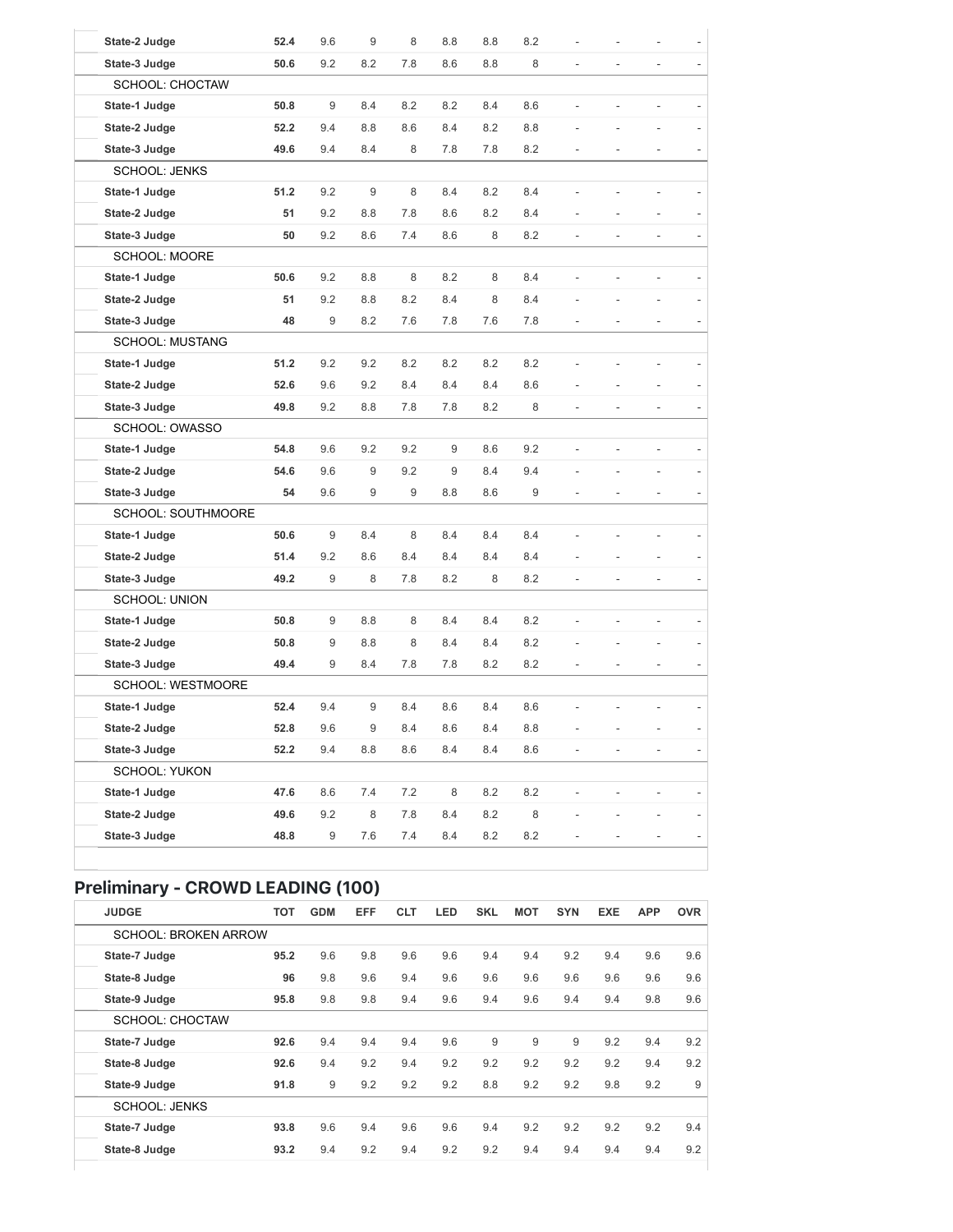| State-9 Judge             | 92.8 | 9.2 | 9.2 | 9.4 | 9   | 9.2 | 9.4 | 9.4 | 9.4 | 9.2 | 9.4 |
|---------------------------|------|-----|-----|-----|-----|-----|-----|-----|-----|-----|-----|
| <b>SCHOOL: MOORE</b>      |      |     |     |     |     |     |     |     |     |     |     |
| State-7 Judge             | 95   | 9.8 | 9.6 | 9.6 | 9.6 | 9.4 | 9.2 | 9.4 | 9.4 | 9.6 | 9.4 |
| State-8 Judge             | 95.4 | 9.6 | 9.6 | 9.6 | 9.6 | 9.6 | 9.6 | 9.4 | 9.4 | 9.4 | 9.6 |
| State-9 Judge             | 94.6 | 9.8 | 9.4 | 9.4 | 9.6 | 9.4 | 9.4 | 9.4 | 9.4 | 9.4 | 9.4 |
| <b>SCHOOL: MUSTANG</b>    |      |     |     |     |     |     |     |     |     |     |     |
| State-7 Judge             | 94   | 9.6 | 9.6 | 9.6 | 9.6 | 9.2 | 9.2 | 9.2 | 9.4 | 9.2 | 9.4 |
| State-8 Judge             | 93.8 | 9.4 | 9.6 | 9.4 | 9.4 | 9.4 | 9.2 | 9.2 | 9.4 | 9.4 | 9.4 |
| State-9 Judge             | 92.2 | 9.4 | 9.4 | 9.6 | 9   | 9.2 | 9.2 | 9.2 | 9   | 9   | 9.2 |
| SCHOOL: OWASSO            |      |     |     |     |     |     |     |     |     |     |     |
| State-7 Judge             | 97.8 | 9.8 | 9.8 | 9.8 | 9.8 | 10  | 9.6 | 9.6 | 9.8 | 9.8 | 9.8 |
| State-8 Judge             | 96.6 | 9.6 | 9.6 | 9.6 | 9.6 | 9.8 | 9.6 | 9.8 | 9.6 | 9.8 | 9.6 |
| State-9 Judge             | 97.2 | 9.8 | 9.8 | 9.6 | 9.6 | 10  | 9.6 | 9.8 | 9.6 | 9.8 | 9.6 |
| <b>SCHOOL: SOUTHMOORE</b> |      |     |     |     |     |     |     |     |     |     |     |
| State-7 Judge             | 93   | 9.6 | 9.4 | 9.4 | 9.4 | 9.2 | 9.2 | 9.2 | 9.2 | 9.2 | 9.2 |
| State-8 Judge             | 93.8 | 9.4 | 9.4 | 9.6 | 9.4 | 9.4 | 9.4 | 9.2 | 9.4 | 9.4 | 9.2 |
| State-9 Judge             | 94.4 | 9.4 | 9.6 | 9.4 | 9.6 | 9.6 | 9.2 | 9.2 | 9.6 | 9.4 | 9.4 |
| <b>SCHOOL: UNION</b>      |      |     |     |     |     |     |     |     |     |     |     |
| State-7 Judge             | 95.2 | 9.8 | 9.6 | 9.6 | 9.8 | 9.4 | 9.4 | 9.4 | 9.4 | 9.4 | 9.4 |
| State-8 Judge             | 94   | 9.4 | 9.4 | 9.4 | 9.6 | 9.4 | 9.4 | 9.2 | 9.2 | 9.6 | 9.4 |
| State-9 Judge             | 95   | 9.6 | 9.6 | 9.6 | 9.6 | 9.4 | 9.6 | 9.4 | 9.2 | 9.6 | 9.4 |
| SCHOOL: WESTMOORE         |      |     |     |     |     |     |     |     |     |     |     |
| State-7 Judge             | 93.6 | 9.6 | 9.4 | 9.6 | 9.6 | 9.2 | 9.2 | 9.2 | 9.2 | 9.2 | 9.4 |
| State-8 Judge             | 93.2 | 9.2 | 9.4 | 9.4 | 9.4 | 9.2 | 9.2 | 9.4 | 9.2 | 9.4 | 9.4 |
| State-9 Judge             | 92.6 | 9.2 | 9.4 | 9.2 | 9.2 | 9.2 | 9.2 | 9.4 | 9.4 | 9.2 | 9.2 |
| <b>SCHOOL: YUKON</b>      |      |     |     |     |     |     |     |     |     |     |     |
| State-7 Judge             | 93.8 | 9.6 | 9.4 | 9.6 | 9.6 | 9.2 | 9.2 | 9.2 | 9.4 | 9.2 | 9.4 |
| State-8 Judge             | 93   | 9.2 | 9.4 | 9.4 | 9.4 | 9.4 | 9.2 | 9.2 | 9.2 | 9.2 | 9.4 |
| State-9 Judge             | 92.6 | 9.2 | 9.4 | 9.4 | 9.2 | 9.4 | 9.2 | 9.4 | 9.2 | 9   | 9.2 |
|                           |      |     |     |     |     |     |     |     |     |     |     |

### Finals - FIGHT SONG AND BAND DANCE (50)

| <b>JUDGE</b>                | <b>TOT</b> | <b>GDM</b>       | <b>BND</b> | <b>FS</b> | <b>APP</b>     | <b>VIS</b>     | <b>OVR</b> |    |    |                          |  |
|-----------------------------|------------|------------------|------------|-----------|----------------|----------------|------------|----|----|--------------------------|--|
| <b>SCHOOL: BROKEN ARROW</b> |            |                  |            |           |                |                |            |    |    |                          |  |
| State-4 Judge               | 47.2       | 9.6              | 9          | 9.4       | 4.8            | 4.8            | 9.6        |    |    |                          |  |
| State-5 Judge               | 45         | 8.6              | 8.4        | 9.2       | 4.8            | 4.6            | 9.4        |    |    |                          |  |
| State-6 Judge               | 46.2       | 9.4              | 9          | 9.2       | 4.8            | 4.4            | 9.4        |    | ä, | L,                       |  |
| SCHOOL: CHOCTAW             |            |                  |            |           |                |                |            |    |    |                          |  |
| State-4 Judge               | 43.2       | 9                | 8.2        | 9         | $\overline{4}$ | 4.2            | 8.8        |    |    |                          |  |
| State-5 Judge               | 43         | 8.6              | 8.2        | 8.8       | 4.6            | 4.2            | 8.6        |    |    |                          |  |
| State-6 Judge               | 42.2       | 8.6              | 8          | 9         | 4.2            | $\overline{4}$ | 8.4        |    |    |                          |  |
| <b>SCHOOL: JENKS</b>        |            |                  |            |           |                |                |            |    |    |                          |  |
| State-4 Judge               | 44         | 9.2              | 8          | 9.2       | 4.4            | 4.2            | 9          |    |    |                          |  |
| State-5 Judge               | 43.6       | 8.8              | 8          | 9         | 4.8            | 4.4            | 8.6        |    |    |                          |  |
| State-6 Judge               | 43         | $\boldsymbol{9}$ | 8          | 9.2       | 4.4            | $\overline{4}$ | 8.4        | L. |    | L,                       |  |
| SCHOOL: MOORE               |            |                  |            |           |                |                |            |    |    |                          |  |
| State-4 Judge               | 42.2       | 8.6              | 8          | 8.8       | 4.2            | $\overline{4}$ | 8.6        |    | L. | $\overline{\phantom{0}}$ |  |
| State-5 Judge               | 41.4       | 8.4              | 7.8        | 8.6       | 4.2            | $\overline{4}$ | 8.4        |    |    |                          |  |
| State-6 Judge               | 42.4       | 9                | 8.4        | 8.8       | 4              | $\overline{4}$ | 8.2        |    |    |                          |  |
| SCHOOL: OWASSO              |            |                  |            |           |                |                |            |    |    |                          |  |
| State-4 Judge               | 47         | 9.6              | 9.4        | 9         | 4.8            | 4.8            | 9.4        |    |    |                          |  |
| State-5 Judge               | 47         | 9.4              | 9.2        | 9.2       | 4.8            | 4.8            | 9.6        |    |    |                          |  |
| State-6 Judge               | 46.6       | 9.6              | 9.4        | 9.2       | 4.6            | 4.4            | 9.4        |    |    |                          |  |